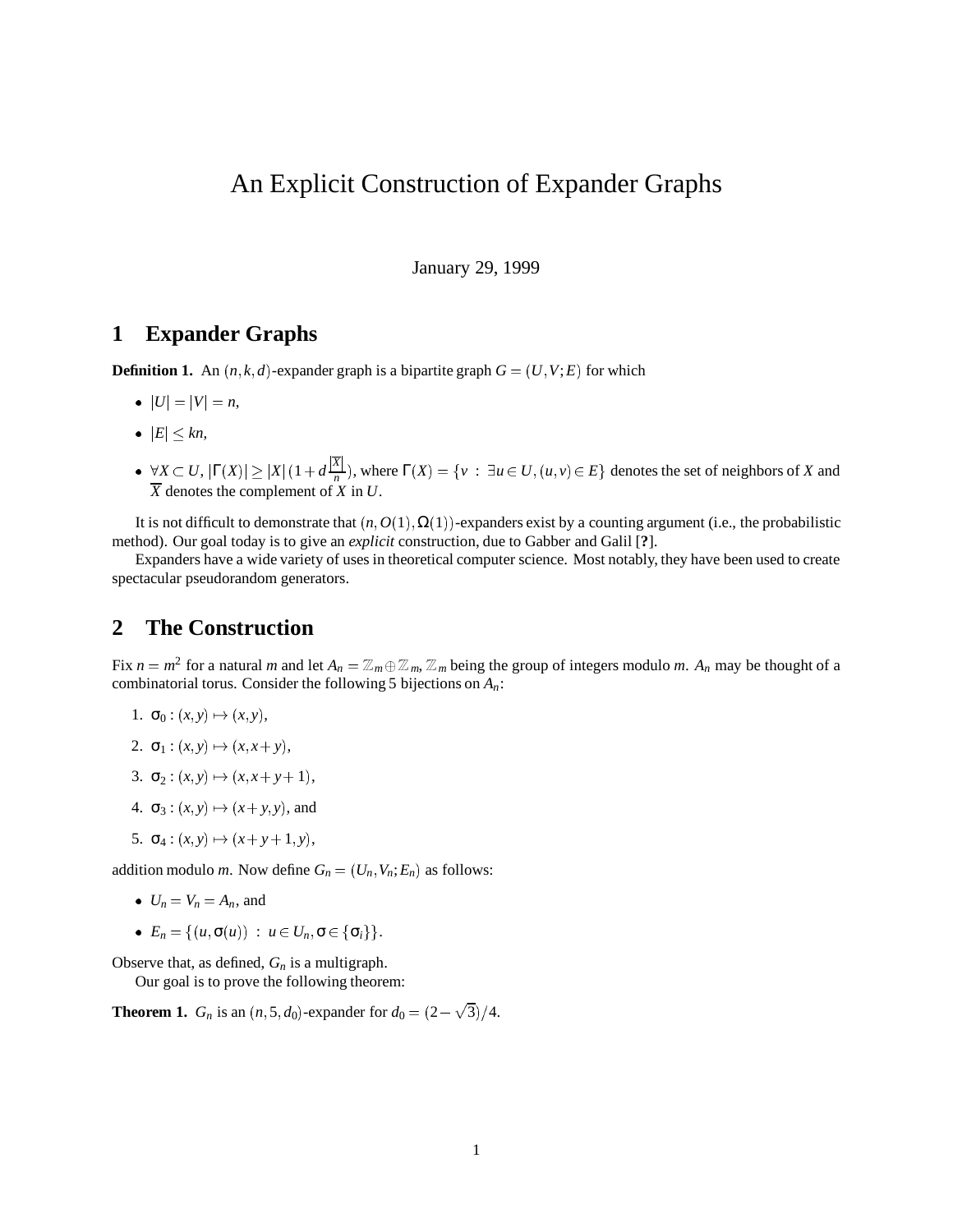

Figure 1: The action of  $\tau_1$  on  $c_{x,y}$ .

## **3 The Proof**

The proof proceeds as a sequence of reductions. The first reduces Theorem 1 to Assumption 1, below.

**Assumption 1.** For every  $X \subset A_n$ ,  $\sum_{i=1}^4 |\sigma_i(X) - X| \ge 4d_0 \frac{|X||\overline{X}|}{n}$ .

**Lemma 2.** Assumption 1 implies Theorem 1.

*Proof.* Observe that for any  $X \subset A_n$ , there is some  $i \in \{1, 2, 3, 4\}$  for which  $|\sigma_i(X) - X| \ge d_0 \frac{|X| |\overline{X}|}{n}$ . Considering that  $\sigma_0$  is the identity map, this establishes the theorem.

The proof, roughly, proceeds in two stages. The first is to reduce the combinatorial statement above to a continuous statement about sets on the 2-torus. Shifting our attention to the continuous problem, we then observe that the maps of interest (which shall be continuous versions of the  $\sigma_i$  above) act nicely on the standard Fourier basis functions. This will allow us to understand their behavior fully enough to prove the theorem.

The 2-torus,  $T_2$ , may be thought of as  $[0,1)\times[0,1)$ . Its topology is given by the quotient  $\mathbb{R}^2/\mathbb{Z}^2$ , where  $\mathbb{R}^2$  is given its normal topology. This essentially means that you "wrap around" when you get to 0 or 1 in either dimension. For a simple discussion of quotient topology, see [?]. We adopt standard Lebesgue measure, denoted  $\mu$ , on  $T_2$  normalized so that  $\mu(T_2) = 1$ . For a discussion of Lebesgue measure, including its rather tedious construction, see [?]. No detailed knowledge of Lebesgue measure is necessary for this proof.

#### **3.1 A Continuous Version**

As advertised, the first phase of the proof allows us to shift our attention to a continuous version of the problem. Define two bijections on  $T_2$  as follows:

- 1.  $\tau_1$  :  $(x, y) \mapsto (x, x + y)$ , and
- 2.  $\tau_2$ :  $(x, y) \mapsto (x + y, y)$ .

Specifically, we will reduce the combinatorial Assumption 1 to the following continuous assertion:

**Assumption 2.** For every measurable set  $X \subset T_2$ ,  $\sum_{i=1,2} \mu(X - \tau_i(X)) \geq 2d_0\mu(X)\mu(\overline{X})$ .

**Lemma 3.** Assumption 2 implies Assumption 1.

*Proof.* Fix a set  $X \subset A_n$ . Defining  $c_{x,y} = \left[\frac{x}{m}, \frac{x+1}{m}\right] \times \left[\frac{y}{m}, \frac{y+1}{n}\right]$  $\left[\frac{y}{m}, \frac{y+1}{m}\right] \subset T_2$  for each  $(x, y) \in A_n$ , set

$$
X'=\bigcup_{(x,y)\in X}c_{x,y}.
$$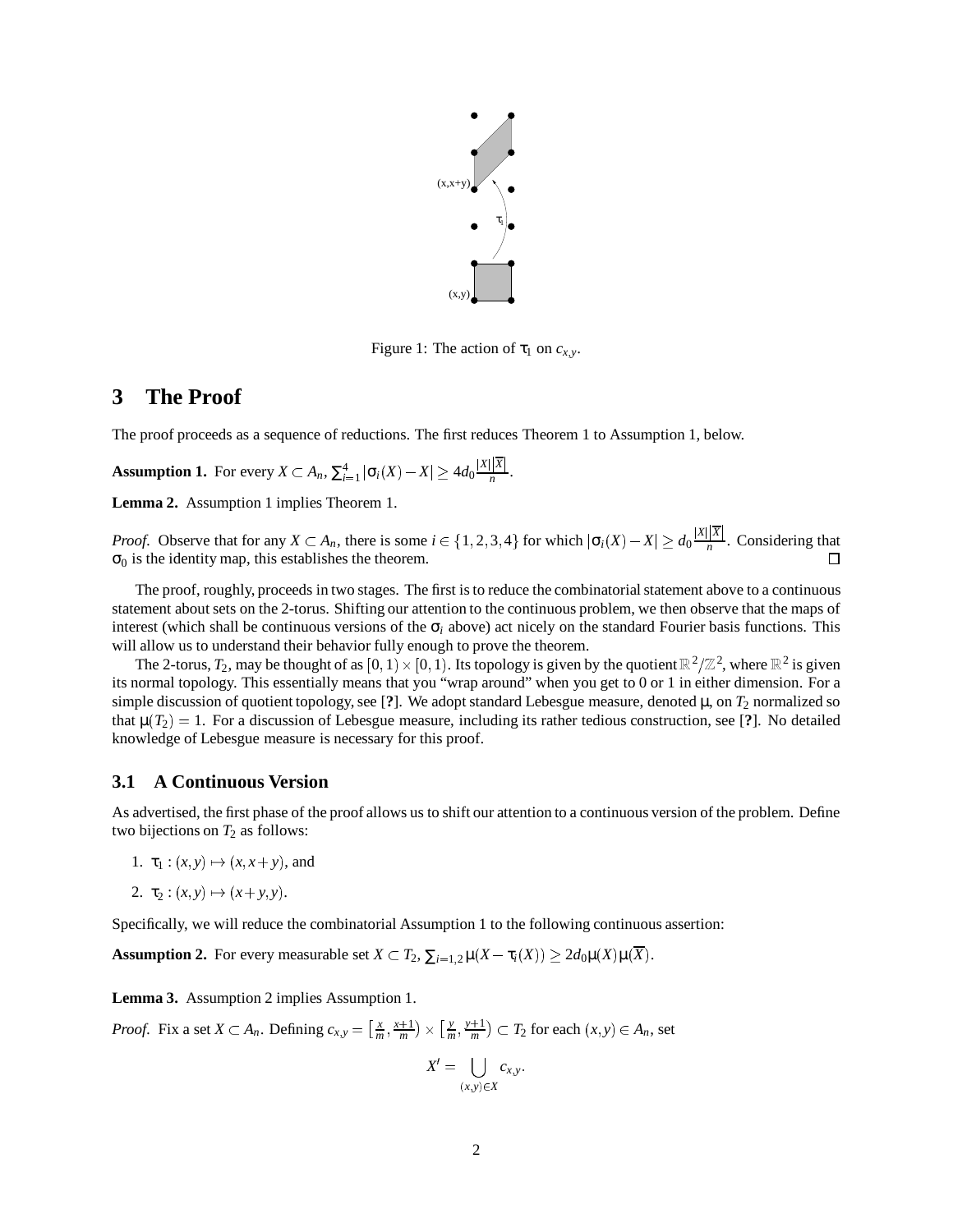$X'$  is a continuous analogue of X. Observe that  $\mu(X') = |X|/n$ . Naturally, we would like to see that there is a satisfactory connection between the maps  $\sigma_i$  on  $A_n$  and the maps  $\tau_i$  on  $T_2$ . So consider the action of  $\tau_1$  on  $c_{x,y}$ . (See Figure 3.1.) Evidently, the top "triangle" of  $\tau_1(c_{x,y})$  lies inside  $X'$  exactly when  $\sigma_2(x,y) \in X$ . Similarly, the bottom "triangle" of  $\tau_1(c_{x,y})$  lies in *X'* exactly when  $\sigma_1(x, y) \in X$ . Hence

$$
\mu(X'-\tau_1(X')) = \frac{1}{2n} \sum_{i=1,2} |X - \sigma_i(X)|.
$$

A similar relationship holds between  $\tau_2$  and  $\sigma_3$  and  $\sigma_4$ . Then  $\sum_{i=1,2} \mu(X'-\tau_i(X')) = \frac{1}{2n} \sum_{i=1}^4 |X-\sigma_i(X)|$ , and applying the inequality in Assumption 2 finishes the proof.

This completes the first phase of the proof; we now focus our attention on the continuous problem (Assumption 2). For purely technical reasons which manifest themselves in the final analysis, it will be more convenient for us to work with the maps  $\tau_1^{-2}$  and  $\tau_2^{-2}$ . With (considerable) foresight, we reduce to the following:

**Assumption 3.** For every measurable  $X \subset T_2$ ,  $\sum_{i=1,2} \mu(X - \tau_i^{-2}(X)) \ge 4d_0\mu(X)\mu(\overline{X})$ .

**Lemma 4.** Assumption 3 implies Assumption 2.

*Proof.* Observe that both maps  $\tau_1$  and  $\tau_2$  are *measure preserving* bijections. Specifically, for any measurable set *X*,  $\mu(X) = \mu(\tau_i(X))$ . Observe, then, that for both  $\tau \in {\tau_1, \tau_2}$ ,  $\mu(\tau(X) - X) = \mu(X - \tau^{-1}(X))$ . Now, for any three sets *A*, *B*, and *C*, one has  $A - B \subset (A - C) \cup (C - B)$  so that for each  $\tau \in \{\tau_1, \tau_2\}$ ,

$$
X - \tau^{-2}(X) \subset (X - \tau^{-1}(X)) \cup (\tau^{-1}(X) - \tau^{-2}(X))
$$

and

$$
\mu(X - \tau^{-2}(X)) \le \mu(X - \tau^{-1}(X)) + \mu(\tau^{-1}(X) - \tau^{-2}(X)).
$$

From the comment above,  $\mu(X - \tau^{-1}(X)) = \mu(\tau^{-1}(X) - \tau^{-2}(X))$ , so  $\mu(X - \tau^{-2}(X)) \le 2\mu(X - \tau^{-1}(X)) = 2\mu(\tau(X) - \tau^{-2}(X))$ *X*). This last inequality, combined with Assumption 3, implies Assumption 2, as desired.  $\Box$ 

We pause now to review some material from Fourier analysis.

#### **3.2 Fourier Analysis of Square Summable Functions on the Torus**

Our primary focus shall be the  $\mathbb{C}$ -vector space of functions

$$
L_2(T_2) = \left\{ f : T_2 \to \mathbb{C} \; : \; f \text{ measurable}, \int_{T_2} |f|^2 \, d\mu < \infty \right\}.
$$

There is a natural inner product on this space: for  $f, g \in L_2(T_2), \langle f, g \rangle = \int_{T_2} f g^* d\mu$ , where  $*$  denotes complex conjugation. This inner product naturally gives rise to a *norm* given by  $||f||^2 = \langle f, f \rangle = \int_{T_2} |f|^2 d\mu$ . With respect to this norm, the space  $L_2(T_2)$  is a metric space. This is, in fact, a *Hilbert space*, and hence enjoys all of the properties outlined in the last lecture:

•  $L_2(T_2)$  is *complete* with respect to the metric  $d(f, g) = ||f - g||$ . (This means that for any sequence of functions *fn* satisfying

$$
\forall \varepsilon > 0, \exists n_0, \forall n, m > n_0, d(f_n, f_m) < \varepsilon,
$$

there is actually a function  $f \in L_2(T_2)$  so that  $\lim_{n\to\infty} d(f_n, f) = 0$ .

• There is a countable dense set in  $L_2(T_2)$ . (This means that there is a countable set  $F \subset L_2(T_2)$  so that for any  $f \in L_2(T_2)$  and any  $\varepsilon > 0$ , there is an  $f' \in F$  for which  $d(f, f') < \varepsilon$ .) This condition is called *separability*.

We shall be interested in the basis for  $L_2(T_2)$  consisting of all functions  $\chi_{m,n}: (x, y) \mapsto \exp(2\pi i(mx + ny))$ . It is easy to check that

$$
\left\langle \chi_{m,n},\chi_{m',n'}\right\rangle =\begin{cases} 1 & \text{if } (m,n)=(m',n') \\ 0 & \text{if } (m,n)\neq (m',n') \end{cases},
$$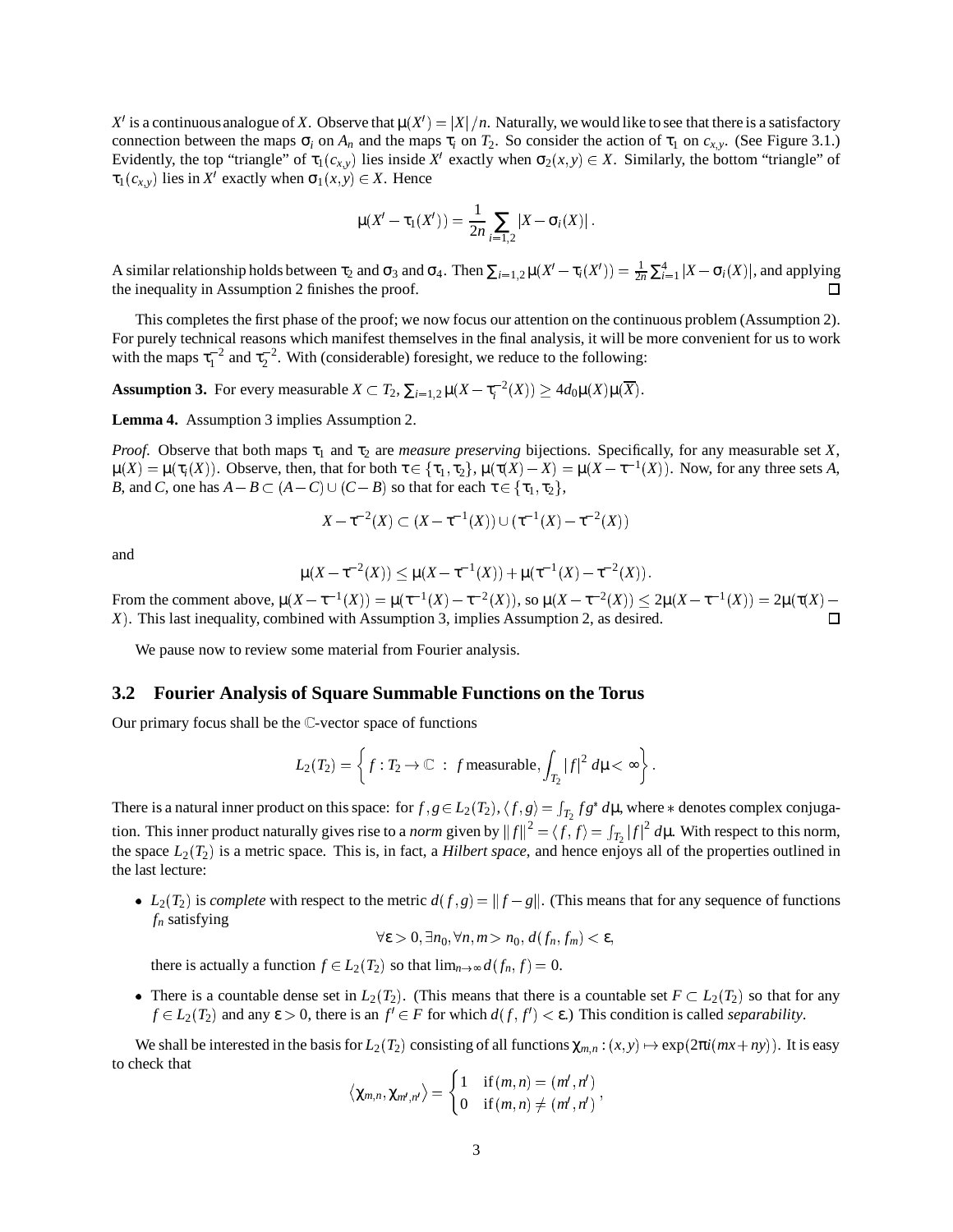proving that they are indeed orthonormal. Though it is not obvious, these functions do span  $L_2(T_2)$  in the sense that for any  $f \in L_2(T_2)$ , there is a series  $\sum_{m,n} \hat{f}_{m,n} \chi_{m,n}$  which converges to f in the metric given above. Since the functions  $\chi_{m,n}$  are orthogonal, the coefficients  $\hat{f}_{m,n}$  are unique and may be expressed in terms of the inner product

$$
\hat{f}_{m,n}=\langle f,\chi_{m,n}\rangle.
$$

The *Fourier transform* of a function  $f \in L_2(T_2)$  is precisely this family of coefficients  $f_{m,n}$ . By expressing a function *f* in terms of its Fourier coefficients, it is easy to show the *Plancherel equality*:  $||f||^2 = \sum_{m,n} |\hat{f}_{m,n}|^2$ .

It will be convenient for us now to define another Hilbert space, the space of all square summable functions on a set  $S \subset \mathbb{Z} \times \mathbb{Z}$ . Formally,

$$
\ell_2(S) = \left\{ f : S \to \mathbb{C} \ : \ \sum_S |f|^2 < \infty \right\}.
$$

Inner products on  $\ell_2(S)$  are given by  $\langle f, g \rangle = \sum_{s \in S} f(s)g(s)^*$ . The reason for introducing the above space is that the Plancherel equality (for functions  $f \in L_2(T_2)$ ) shows us that the function  $\hat{f} : (m,n) \mapsto \hat{f}_{m,n}$  is an element of  $\ell_2(\mathbb{Z} \times \mathbb{Z})$ . With this new language, we may consider the Fourier transform as a function

$$
\mathfrak{F}:L_{2}(T_{2})\rightarrow \ell_{2}(\mathbb{Z}\times\mathbb{Z})
$$

which is, in fact, linear. To conserve brackets, we write  $\mathfrak{F}f$  for the Fourier transform of a function f. The Plancherel equality shows that even more is true: we have  $\|\mathfrak{F}f\| = \|f\|$ , so that this linear map is an isometry.

For a beautifully written introduction to Fourier analysis, see [**?**].

#### **3.3 The Transformed Problem**

We are now in a position to complete the proof of Theorem 1. In preparation for applying the machinery of the last section, we begin by recasting the problem in terms of linear operators on  $L_2(T_2)$ . For a function  $f \in L_2(T_2)$ , let  $\overline{\tau}_i(f)$ *f*  $\circ \tau_i^{-1}$ . Observe that  $\overline{\tau}_i : L_2(T_2) \to L_2(T_2)$  is a linear operator (it is in fact an isometry).

**Assumption 4.** Let  $f \in L_2(T_2)$  satisfy  $\int_{T_2} f d\mu = 0$ . Then  $\sum_{i=1,2} |\vec{\tau}_i^2(f) - f||^2 \ge 8d_0 ||f||^2$ .

**Lemma 5.** Assumption 4 implies Assumption 3.

*Proof.* Fix a measurable set  $X \subset T_2$  and define  $\phi_X = \chi_X - \mu(X)$  so that

$$
\phi_X(p) = \begin{cases} 1 - \mu(X) & \text{if } p \in X \\ -\mu(X) & \text{if } p \in \overline{X} . \end{cases}
$$

Observe that  $\int_{T_2} \phi_X d\mu = 0$  and  $\|\phi_X\|^2 = \mu(X)\mu(\overline{X})$ , so that we may apply Assumption 4 to this function. The rest of the proof is computation. Note that for any  $Y \subset T_2$ ,  $\overline{\tau}_i(\chi_Y) = \chi_{\tau(Y)}$ . Hence  $\overline{\tau}_i^2(\phi_X) = \chi_{\tau_i^2(X)} - \chi_X$  and

$$
\left|\overline{\tau}_{i}^{2}(\phi_{X})(p) - \phi_{X}(p)\right| = \begin{cases} 1 & \text{if } p \in (\tau_{i}^{2}(X) - X) \cup (X - \tau_{i}^{2}(X)), \\ 0 & \text{otherwise.} \end{cases}
$$

Observe that these two sets are disjoint so that  $\left\|\overline{\tau_i^2}(\phi_X) - \phi_X\right\|^2 = \mu(\tau_i^2(X) - X) + \mu(X - \tau_i^2(X)) = 2\mu(X - \tau_i^2(X)).$ Furthermore,

$$
\mu(X - \tau_i^2(X)) = \mu(X) - \mu(X \cap \tau_i^2(X)) = \mu(\tau_i^2(X)) - \mu(X \cap \tau_i^2(X)) = \mu(X - \tau_i^{-2}(X))
$$

so that  $\left\|\overline{\tau}_i^2(\phi_X) - \phi_X\right\|^2 = 2\mu(X - \tau_i^{-2}(X))$ . Substituting this into the inequality of Assumption 4 completes the proof.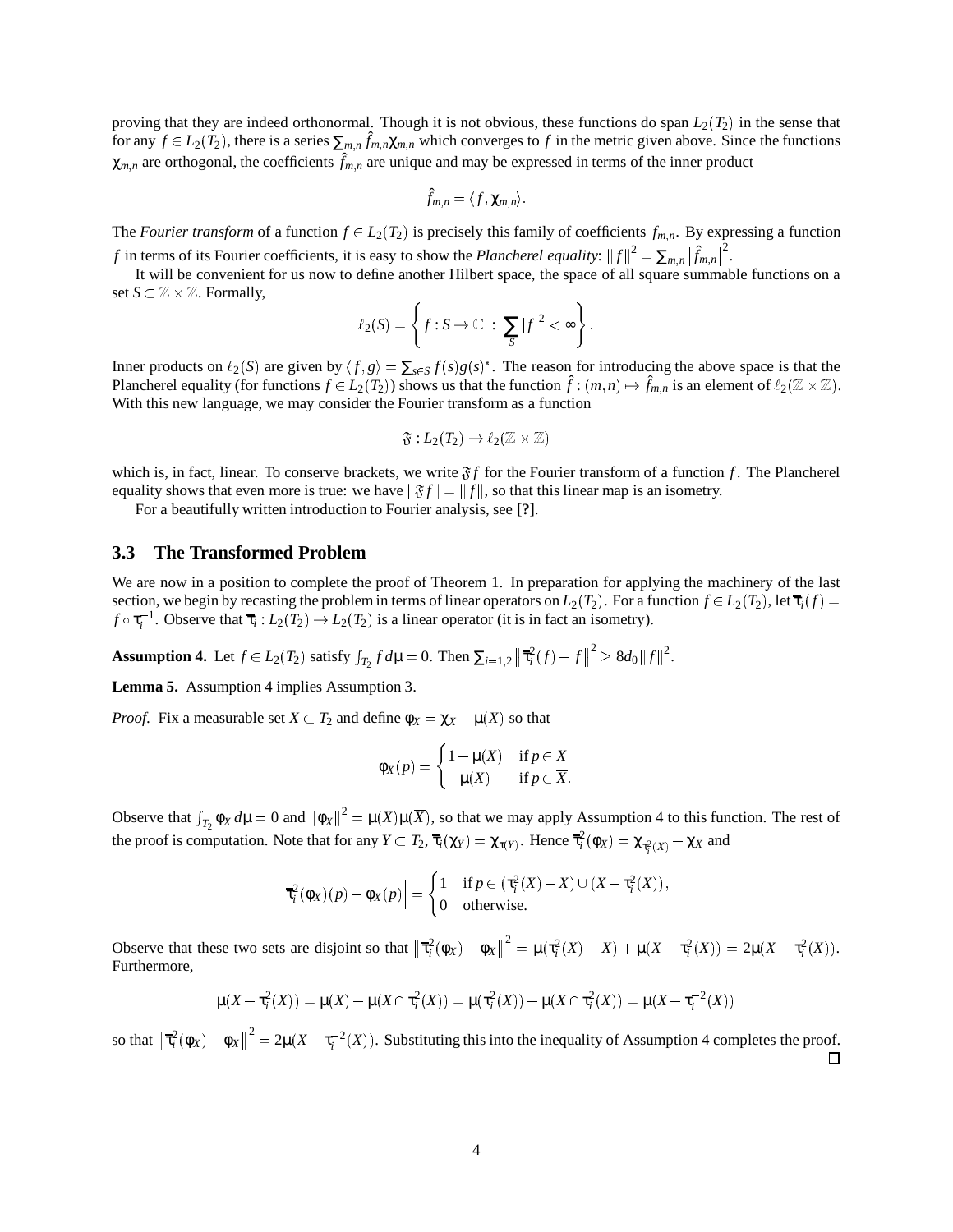Analyzing the linear maps  $f \mapsto \overline{\tau}_i^2(f) - f$  in the standard basis (where we express a function by describing its value on every element of *T*2) is made complicated by the "wrap-around" of the topology in *T*2. This phenomenon disappears if we consider these linear maps in the Fourier basis. Specifically, note that

$$
\overline{\tau}_{1}^{2}(\chi_{m,n})=\chi_{m-2n,n}
$$

$$
\overline{\tau}_{2}^{2}(\chi_{m,n})=\chi_{m,n-2m}
$$

and hence

$$
\widehat{\overline{\tau}_{1}^{2}(\phi_{X})}_{m,n} = \widehat{\phi_{X}}_{m+2n,n}
$$

$$
\widehat{\overline{\tau}_{2}^{2}(\phi_{X})}_{m,n} = \widehat{\phi_{X}}_{m,n+2n}
$$

In light of the above, we consider Assumption 4 in the Fourier basis. Observe that

$$
\left\|\overline{\tau}_{i}^{2}(f)-f\right\|^{2}=\left\|\mathfrak{F}(\overline{\tau}_{i}^{2}(f)-f)\right\|^{2}=\left\|\mathfrak{F}\overline{\tau}_{i}^{2}(f)-\mathfrak{F}f\right\|^{2},
$$

the first equality by the Plancherel equality, and the second by linearity of  $\mathfrak{F}$ . Defining  $\omega_1, \omega_2 : \mathbb{Z} \times \mathbb{Z} \to \mathbb{Z} \times \mathbb{Z}$  so that  $\omega_1$  :  $(m, n) \mapsto (m, n + 2m)$  and  $\omega_2$  :  $(m, n) \mapsto (m + 2n, n)$ , we write

$$
\sum_{i=1,2} \|\overline{\tau}_i(f) - f\|^2 = \sum_{i=1,2} \|\omega_i(\mathfrak{F}f) - \mathfrak{F}f\|^2.
$$
 (7)

(Recall that  $\mathfrak{F} f \in \ell_2(\mathbb{Z} \times \mathbb{Z})$ .)

The above reduces Assumption 4 to the following:

**Assumption 5.** Let  $f \in \ell_2(\mathbb{Z} \times \mathbb{Z})$  with  $f(0,0) = 0$  and  $\omega_i$  as above. Then

$$
\sum_{i=1,2}||f\circ\omega_i-f||^2\geq(4-2\sqrt{3})||f||^2.
$$

**Lemma 6.** Assumption 5 implies Assumption 4.

*Proof.* Observe that the condition  $\int_{T_2} f d\mu = 0$  is identical to  $\mathfrak{F}f(0,0) = 0$ . Appropriately substituting the equality of equation 7 and the equality  $\|f\|=\|\mathfrak{F}f\|$  into Assumption 5 yields Assumption 4 (with  $d_0=(2-\sqrt{3})/4$ , as desired).

The remainder of the proof is a rather unenlightening brute-force demonstration of Assumption 5.

Let  $S = \mathbb{Z} \times \mathbb{Z} - \{(0,0)\}\.$  The two maps  $\omega_1$  and  $\omega_2$  are permutations of *S*. Define  $S_t = \{(m,n) \in S : \gcd(m,n) = t\}$ , where  $gcd(0, a) = |a|$ . Observe that the sets  $S_t$  are invariant under the maps  $\omega_i$  and that *S* may be written as a disjoint union  $S = \bigcup_t S_t$ . It is not hard to show that we may restrict our attention to real-valued functions in  $\ell_2(S_1)$ . Specifically, we reduce to the following:

**Assumption 6.** Let  $f \in \ell_2(S_1)$  be real-valued. Then

$$
\sum_{i=1,2}||f\circ\omega_i-f||\geq(4-2\sqrt{3})||f||.
$$

**Lemma 7.** Assumption 6 implies Assumption 5.

*Proof.* Let  $f \in \ell_2(S)$ . Assumption 5 follows by applying Assumption 6 to the real functions

$$
(m,n) \mapsto \Re f(tm,tn) \qquad (m,n) \mapsto \Im f(tm,tn)
$$

defined on  $S_1$  for every  $t \geq 1$ . ( $\Re z$  and  $\Im z$  denote the real and imaginary parts of *z*, respectively.)

 $\Box$